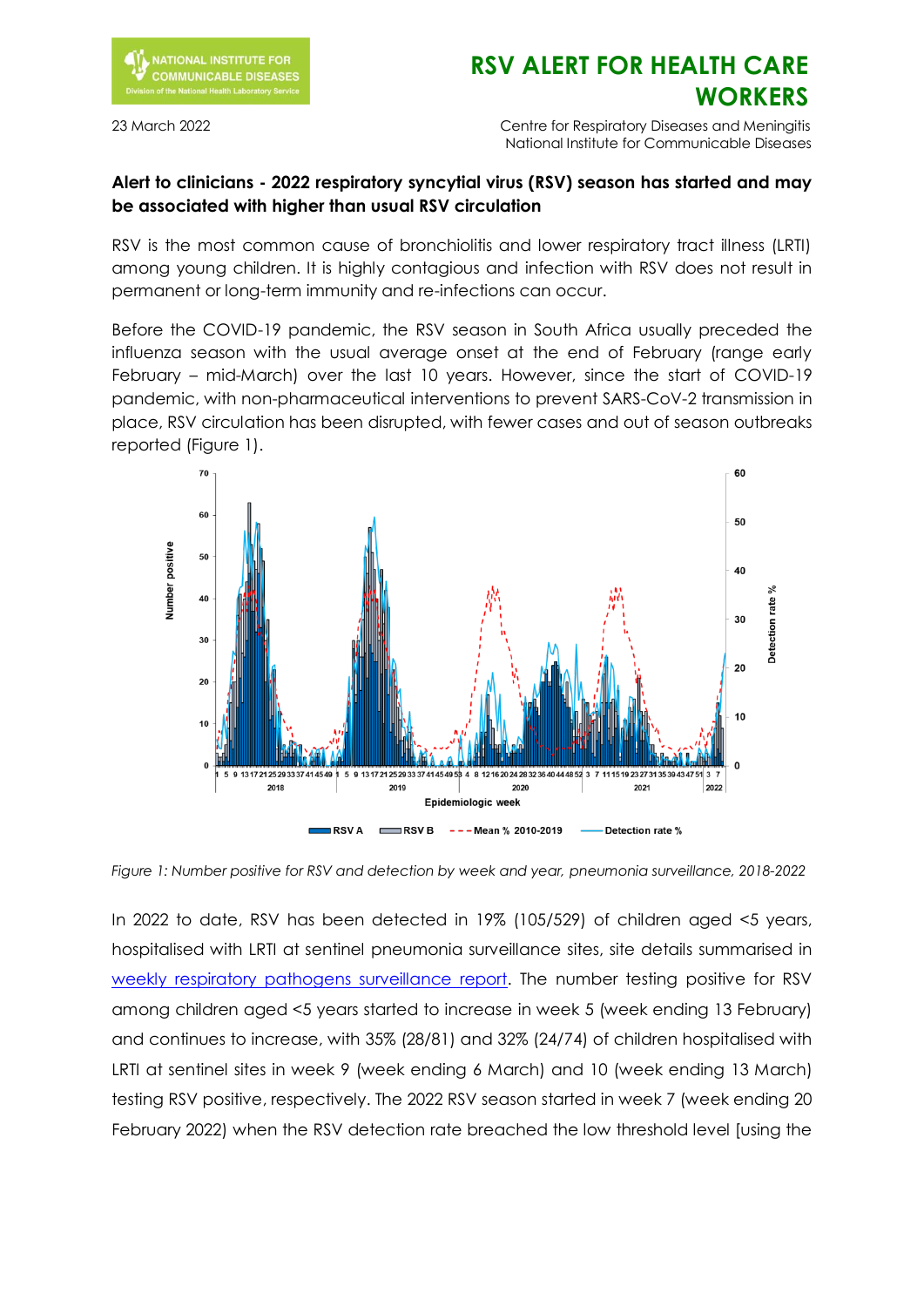Moving Epidemic Method (MEM), a sequential analysis using the R Language, to calculate the duration, start and end of the annual epidemic] (Figure 2).



**SARI 2022: Thresholds based on 2010-19**

*Figure 2: RSV detection rate in 2022 and epidemic thresholds among cases aged < 5 years hospitalised with severe respiratory illness, pneumonia surveillance programme, thresholds based on 2010-2019 data*

To understand the magnitude and timing of potential RSV resurgence in 2022, age – structured epidemiological models were fitted to national surveillance data from South Africa to predict the 2022 RSV outbreak following the 2-year period of low RSV transmission (2020-2021). The models predicted an overall 32% increase in peak number of monthly hospitalisations compared to the average for 2015-2019, with an intense RSV outbreak in 2022 and largest percent increase in hospitalisations among older children (Figure 3) [1].



*Figure3: Predicted 2022 peak hospitalizations by age group compared to the average recorded for 2015- 2019 [1]*